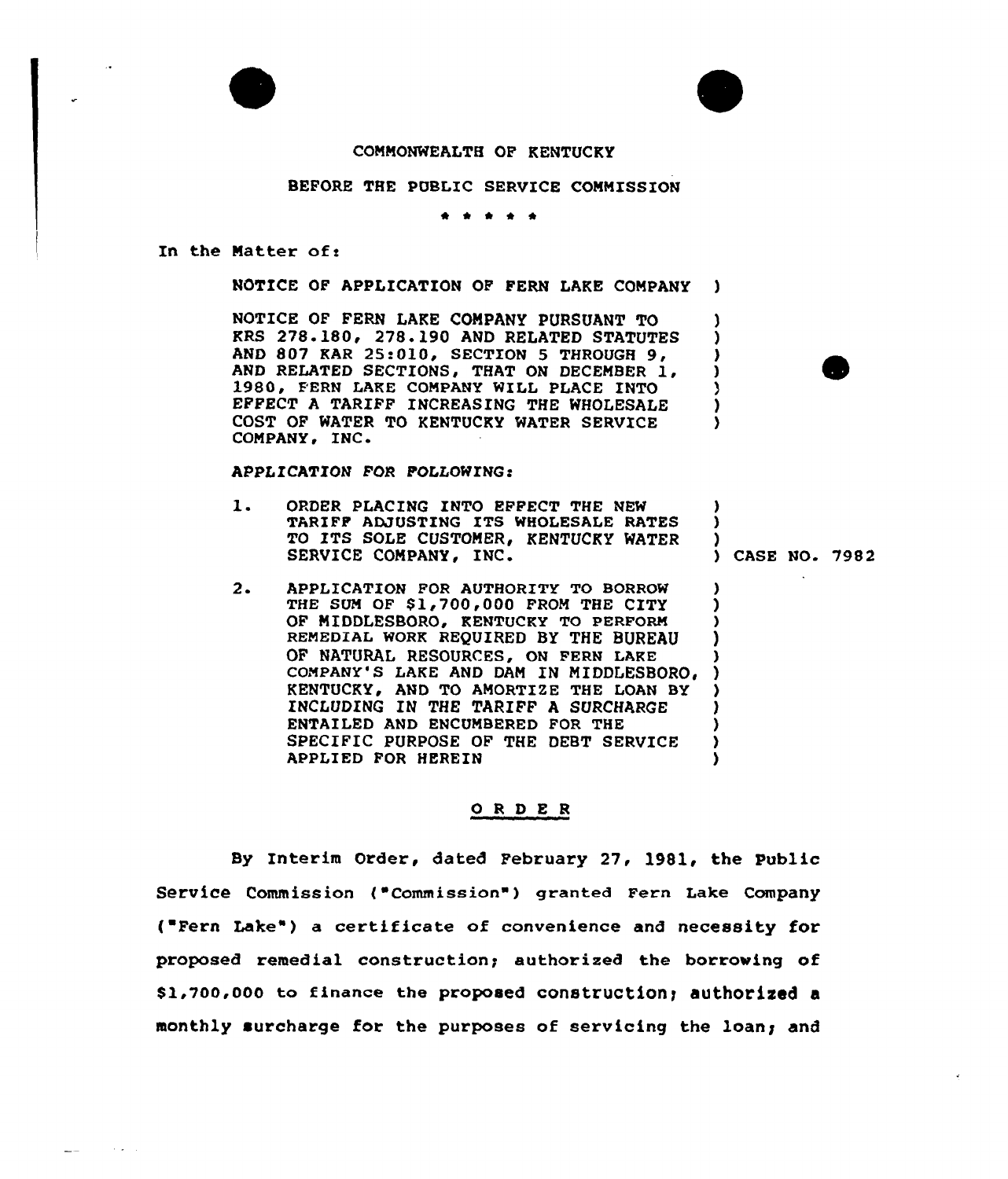ordered the current monthly surcharge of \$1,793 to cease upon the implementation of the surcharge approved in the instant case. Fern Lake was further ordered to notify the Commission of the exact amount of the authorized surcharge at least 30 days prior to the proposed effective date.

In compliance with the Commission's Order, Fern Lake filed a motion on December 16, 1983, requesting approval of an S18,700 monthly surcharge amount and filed the cost data and calculations upon which the surcharge amount is based. on January 4, 1984, Fern Lake filed its proposed tariff sheet reflecting the new surcharge amount, to be effective February 1, 1984.

The Commission, having reviewed the evidence of record and being advised, is of the opinion and finds that:

(1) The surcharge in the amount of S18,700 per month is the fair, just and reasonable amount to be charged by Fern Lake for the purpose of servicing the approved loan.

(2) All monies collected pursuant to the surcharge should be maintained in a separate account to be used for the sole purpose of servicing the loan.

(3) Fern Lake should file a report as an addendum to its Annual Report to the Commission showing collections, disbursements, and loan status by month for each year the surcharge is in effect.

 $-2-$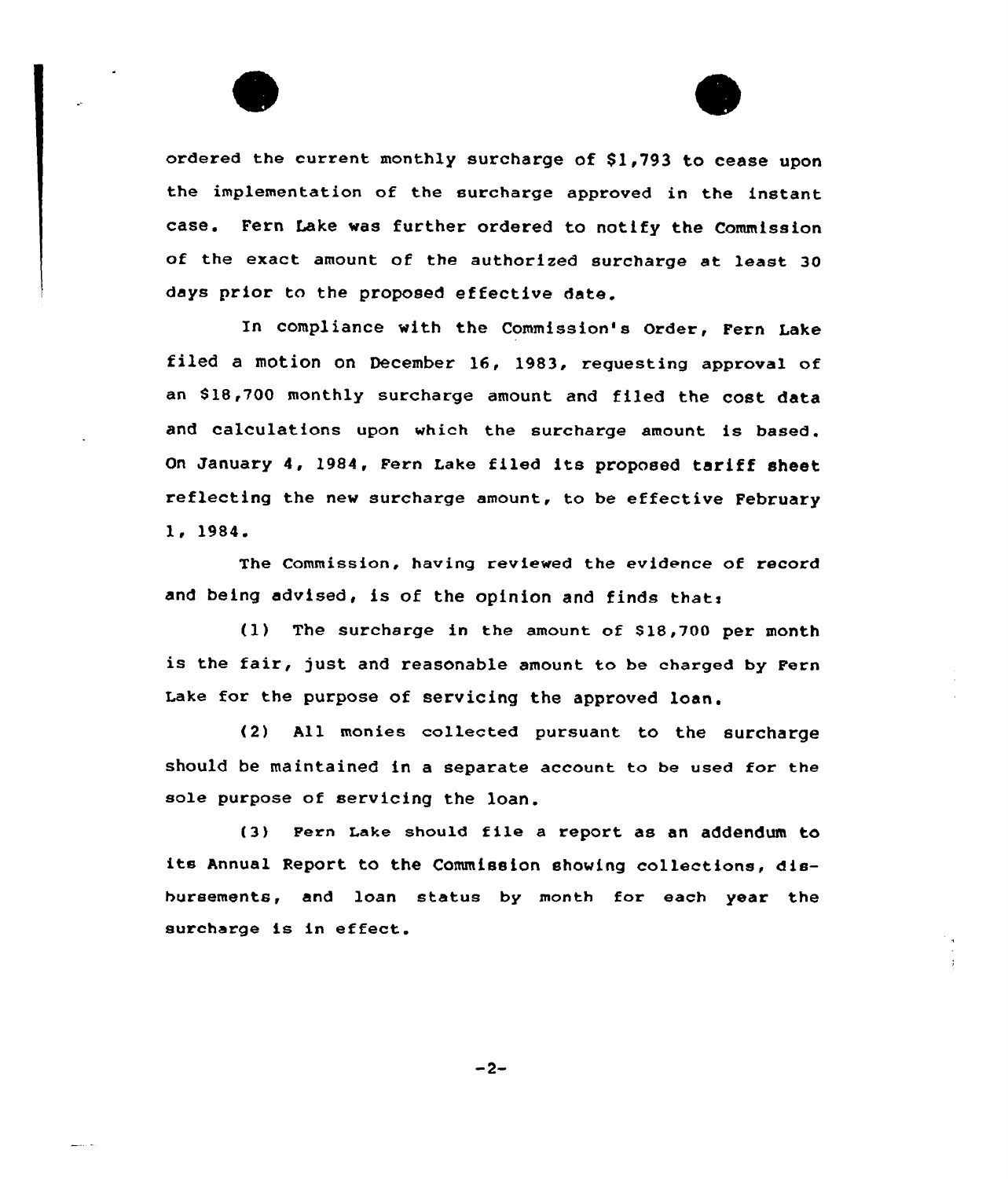$(4)$  The monthly surcharge of \$1,793 should cease simultaneously with the implementation of the surcharge approved herein.

{5) The proposed tariff sheet filed by Fern Lake is correct and should be approved.

IT IS THEREFORE ORDERED that the monthly surcharge of \$ 18,700 be and it hereby is approved effective for bills rendered on and after February 1, 1984,

IT IS FURTHER ORDERED that the surcharge of  $$1,793$ shall cease simultaneously with implementation of the surcharge approved herein.

IT IS FURTHER ORDERED that all monies collected pursuant to the surcharge shall be maintained in a separate account and shall be used for the sole purpose of servicing the loan.

IT IS FURTHER ORDERED that Fern Lake shall file a report as an addendum to its Annual Report to the Commission for each year the surcharge is in effect in accordance with Finding No. 3 herein.

IT Is FURTHER oRDERED that the proposed tariff sheet be and it hereby is approved effective for bills rendered on and after February 1, 1984.

 $-3-$